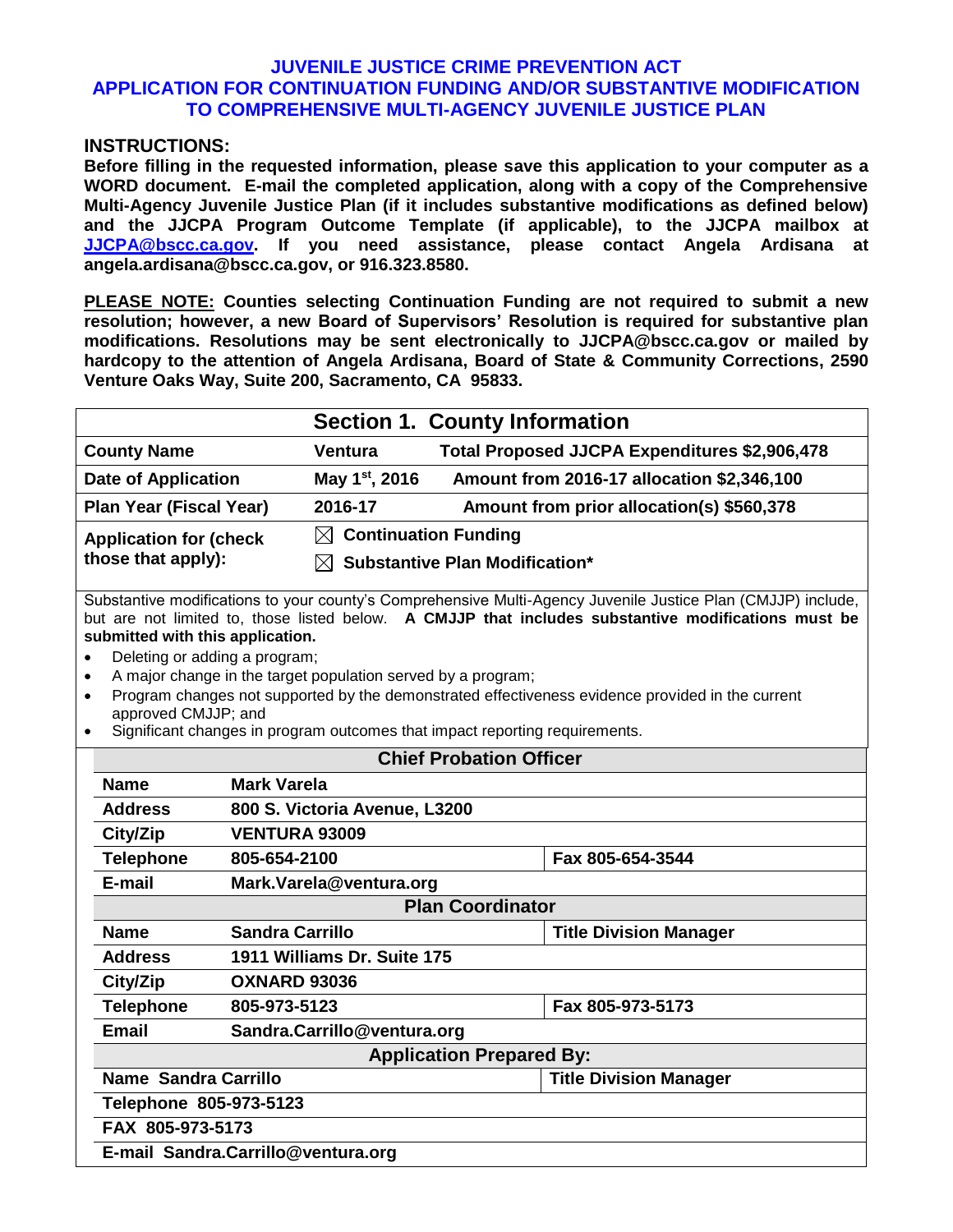| <b>Section 2. Juvenile Justice Coordinating Council (JJCC)</b>                        |              |                |  |
|---------------------------------------------------------------------------------------|--------------|----------------|--|
| List any changes to your JJCC.* Check here if there have been no changes. $\boxtimes$ |              |                |  |
| Name/Agency of those Added/Deleted                                                    | <b>Added</b> | <b>Deleted</b> |  |
|                                                                                       |              |                |  |
|                                                                                       |              |                |  |
|                                                                                       |              |                |  |
|                                                                                       |              |                |  |
|                                                                                       |              |                |  |
|                                                                                       |              |                |  |
|                                                                                       |              |                |  |
|                                                                                       |              |                |  |
|                                                                                       |              |                |  |
|                                                                                       |              |                |  |

\*Note: Section 749.22 of the Welfare and Institutions Code, Chapter 325, Statutes of 1998, mandates the following membership on the Juvenile Justice Coordinating Council. (Additional members may be added.)

"The coordinating councils shall, at a minimum, include the chief probation officer, as chair, and one representative each from the district attorney's office, the public defender's office, the sheriff's department, the board of supervisors, the department of social services, the department of mental health, a community-based drug and alcohol program, a city police department, the county office of education or a school district, and an atlarge community representative. In order to carry out its duties pursuant to this section, a coordinating council shall also include representatives from nonprofit community-based organizations providing services to minors."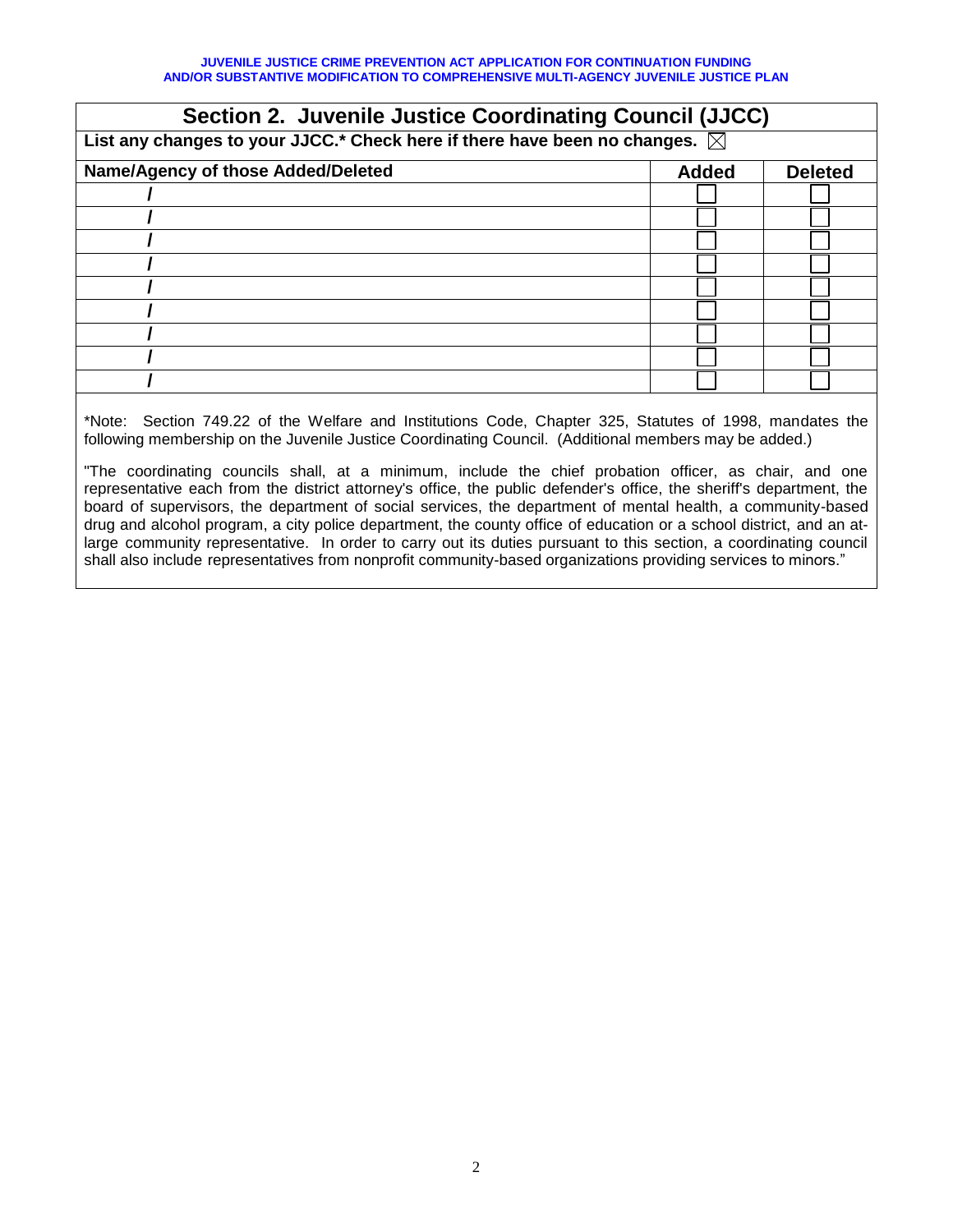### **JUVENILE JUSTICE CRIME PREVENTION ACT APPLICATION FOR CONTINUATION FUNDING AND/OR SUBSTANTIVE MODIFICATION TO COMPREHENSIVE MULTI-AGENCY JUVENILE JUSTICE PLAN**

### **Section 3. Plan Modification**

#### **Summarize proposed modifications to your plan with respect to each of the following:**

- I. Changes in law enforcement, probation, education, mental health, health, social services, drug and alcohol and other resources that specifically target at-risk juveniles, juvenile offenders and their families: In February 2016, the National Council on Crime and Delinquency (NCCD) provided an evaluation report on Ventura County's four JJCPA programs. Based on NCCD's findings, the Recovery Classroom and the Juvenile Drug Court programs were thoroughly reviewed by the Ventura County JJCC sub-committee members. This committee presented a recommendation to the JJCC on 4-13-16, who voted to eliminate the Recovery Classroom and Drug Court programs based on low participant enrollment, poor outcomes and a change in our targeted population. With the elimination of these two programs, the JJCC approved the Evening Reporting Center (which was formerly an alternative to incarceration) to become its own program. The Evening Reporting Center was highly successful as a pilot program and because of this, two additional Evening Reporting Centers will be started up in different ends of the county to meet the current population and service needs. To address two of the biggest gaps in service, the committee will be sending out a Request for Proposal (RFP) to identify residential treatment for those youth with severe alcohol and drug and/or mental health issues. The NCCD evaluation report felt that the ROPP program was doing very well and because of this, the JJCC approved additional service providers to meet the needs of the growing participant numbers. With regards to THRIVE, a Public Health nurse will be added to provide preventative services and a .5 Deputy Public Defender (DPD) was added to ensure advocacy for youth referred to SARBS/Truancy Court. The THRIVE program will be further examined by NCCD during this next fiscal year to identify what other continuous program improvements could be made.
- II. Changes in the prioritization of the neighborhoods, schools, and other areas in the community that face a significant public safety risk from juvenile crime: The JJCC sub-committee reviewed the total number, ages and cities where Ventura County youth on probation live. This information assisted the committee in ensuring that the Evening Reporting Center in Oxnard increased its capacity to 75 as this city has the largest amount of youth on probation. The other two Evening Reporting Centers will be located on the east end of the county and on the west end (Highway 126 corridor) due to number of youth on probation and the lack of services currently available to at-risk youth living in these areas. The committee also discussed the need for services for the "back end" youth as it was noted that almost half of the youth on probation are 17 or older. Funding from the BSCC's Juvenile Justice Recidivism Grant will assist in targeting services to meet the needs of this older population. A Day Reporting Center will also be developed and overseen by Probation for those older youth who are ready to graduate or are no longer in school and need to obtain job skills and gain employment.
- III. Changes in the continuum of responses to juvenile crime and delinquency that demonstrate a collaborative and integrated approach for implementing swift, certain and graduated responses to at risk youth and juvenile offenders: During April 2015, Ventura County Probation Agency (VCPA) Juvenile Field Services implemented the graduated response and incentive matrix. The use of the matrix has provided the probation officers with many alternative responses that the youth, families and collaborative partners feel has helped to decrease the number of youth being returned to custody for violations of probation. All responses and incentives received by the youth are documented in the notice of charged violation(s) report for the court's edification. Based on a level system of low, medium and high responses, the court can see what level(s) of informal responses were utilized prior to returning a youth to court. We will be updating the matrix during 2016 and have begun soliciting feedback from staff, youth and their families.

## **Section 4. Modifications to Current Programs**

**Provide the name and other requested information for each current program proposed for modification. (Copy this section if more than three programs are to be modified.) Program Name: Habitual Offender Prevention Endeavor (AKA ROPP)**

Proposed program modifications and reasons for change: The service area for ROPP was expanded to serve all of Ventura County last year but at the time, the program was asked to do so with their existing budget. This year, additional resources have been allocated to ensure that the additional program participants throughout the county are receiving necessary services/resources. The additional resources include: an MFT, a Youth Advocate, a .5 Sr.DPO position and additional funding for alcohol and drug treatment services. There will be an increase to the overall budget due to the addition of these resources.

Changes to program outcomes, goals and/or outcome measures: None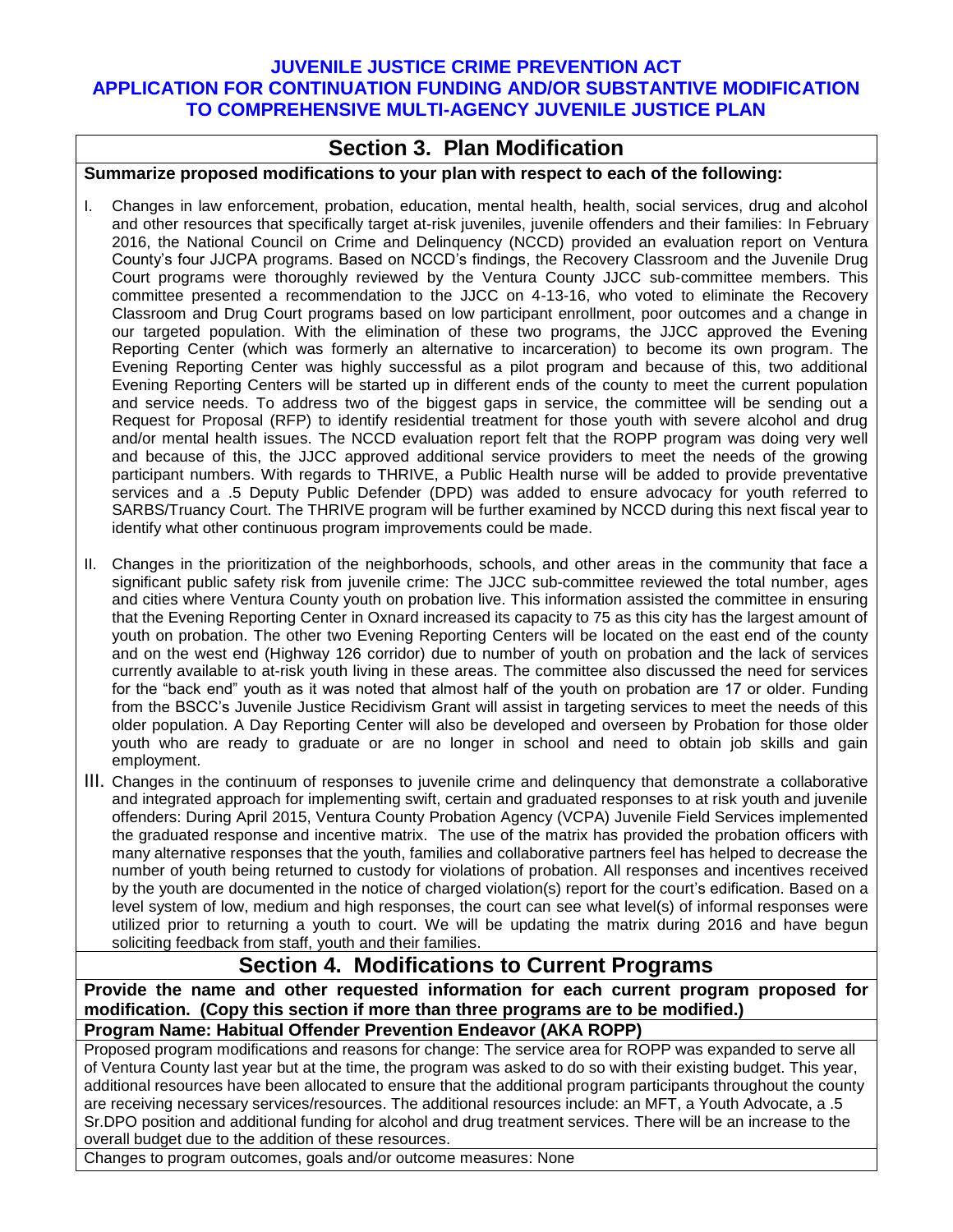#### **JUVENILE JUSTICE CRIME PREVENTION ACT APPLICATION FOR CONTINUATION FUNDING AND/OR SUBSTANTIVE MODIFICATION TO COMPREHENSIVE MULTI-AGENCY JUVENILE JUSTICE PLAN**

### **Program Name: Truancy Habits Reduced Increases Vital Education (THRIVE)**

Proposed program modifications and reasons for change: On 4/13/16, the JJCC voted to add a Public Health Nurse (PHN) and a .5 Deputy Public Defender (DPD) position to the THRIVE team. The PHN will attend SARB meetings, collaborate with the team on behalf of the youth, and will provide intensive home visitation to the family on behalf of the youth with the ultimate goal of addressing barriers that are keeping these youth from attending school. While in the home, the PHN will perform an assessment to identify biological, psychological and social issues that may exist and will provide support. Any healthcare needs identified would be addressed immediately and referrals for mental health services will be made when appropriate. In addition, the PHN will provide presentations to schools and families throughout the year on how health issues can impact school attendance. The PHN will be an integral part of the team as he/she will provide preventative services that may help in reducing the number of youth referred to truancy court. The DPD position will allow for the DPD to attend SARB meetings and advocate for youth who are ultimately referred to truancy court. Adding resources to THRIVE requires an increase in the overall budget.

Changes to program outcomes, goals and/or outcome measures: With the addition of the PHN, a 4<sup>th</sup> local outcome measure will be added and captured by a percentage. The additional outcome measure is as follows: The number of youth successfully diverted from truancy court after receiving PHN nurse intervention services.

#### **Program Name:**

Proposed program modifications and reasons for change:

Changes to program outcomes, goals and/or outcome measures: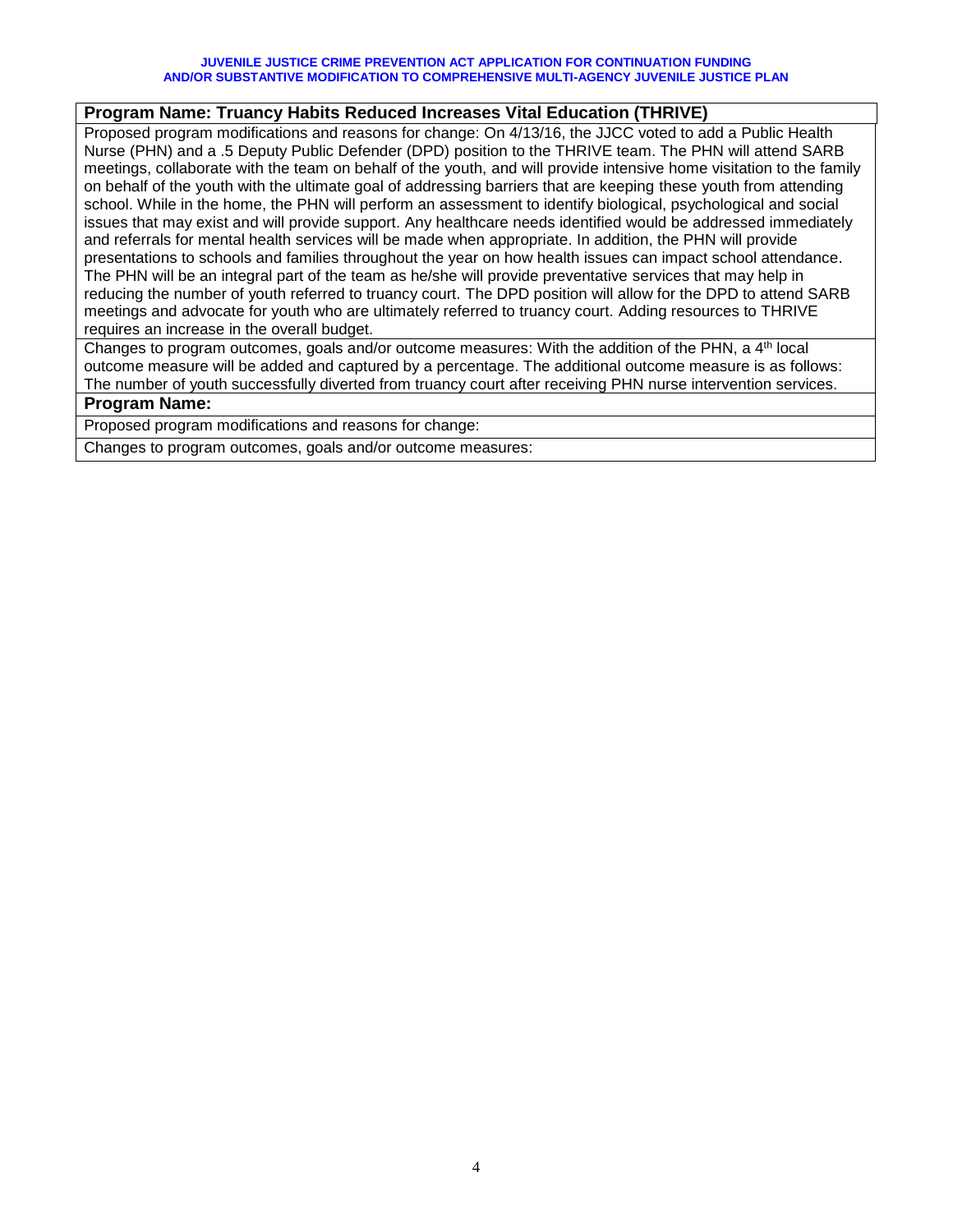| <b>Section 5. Added/Deleted Programs</b>                                                                                                                                                                 |                                                                                                             |  |  |  |  |
|----------------------------------------------------------------------------------------------------------------------------------------------------------------------------------------------------------|-------------------------------------------------------------------------------------------------------------|--|--|--|--|
| Provide all requested information for each program that will be added or deleted.                                                                                                                        |                                                                                                             |  |  |  |  |
| Name(s) of Deleted Program(s) (if any): Based on low participant enrollment, poor outcomes, and a change<br>in our targeted populations, the Recovery Classroom and Drug Court programs will be deleted. |                                                                                                             |  |  |  |  |
| II. Information for Added Program (Copy this section for each additional program to be added.)                                                                                                           |                                                                                                             |  |  |  |  |
| A. Program Name: The Evening Reporting Center (ERC)                                                                                                                                                      |                                                                                                             |  |  |  |  |
| B. Target Population: Informal Probation youth and 602 wards living in the Oxnard/Port Hueneme, East                                                                                                     |                                                                                                             |  |  |  |  |
|                                                                                                                                                                                                          | County and Santa Paula/Fillmore area, ages 12 1/2-18, non-violent offenders, in lieu of custody time, for a |  |  |  |  |
| probation violation or for those youth who are being stepped down in supervision level.                                                                                                                  |                                                                                                             |  |  |  |  |
| <b>Estimated Annual Number of Clients Served: 125</b><br>C.                                                                                                                                              |                                                                                                             |  |  |  |  |
| Program Category: (check all that Apply)<br>D.                                                                                                                                                           |                                                                                                             |  |  |  |  |
| Intervention<br>Prevention<br>Suppression<br>Incapacitation                                                                                                                                              |                                                                                                             |  |  |  |  |

E. Describe the program's goals, youth who will be served, and services they will receive. The existing Evening Reporting Center (ERC) is a Youth Empowerment Program that is located within the Boys and Girls Clubs of Greater Oxnard and Port Hueneme (BGCOP). The major objective of the program is to provide targeted youth with an alternative to incarceration, to assist in the reduction of minority youth and youth admissions into the Juvenile Facilities. The Teen Center is a socially and environmentally safe facility centrally located in the city of Oxnard at 126 East 7th Street. Daily, youth engage in positive youth development programs designed for all ages and skill levels. The programs are based upon physical, emotional, cultural, and social needs, and offered in a non-competitive environment that encourages skill development, self-esteem, and acceptance. It also reinforces positive social values that benefit the community. ERC in other locations of the county may be provided by organizations other than the Boys and Girls Club. However, all programs will have core components of the Boys and Girls Club Youth Development Strategy program. The BGCOP has agreed to work with other site providers. The Evening Reporting Center will be available to youth in ROPP, youth in THRIVE and those youth not participating in either program. Outcomes for each of these populations will be tracked separately.

Programmatic goals include*: Reduce recidivism; promote and implement positive youth development; track youth who successfully complete program and continue to attend the Teen Center; enhance public safety and, promote and increase academic success, character, citizenship and healthy lifestyles.*

Description of program & services, enrollment: The ERC will serve youth ages 12 ½ - 18 who reside in one of three areas of Ventura County (Oxnard/Port Hueneme, East County and Santa Paula/Fillmore. Approximately 125 unduplicated youth will be served a year, and the ERC program will be for approximately 20-45 business days.

ERC programming will concentrate on developing job readiness, study skills, leadership, self-esteem, good health, and social responsibility Specific program modules will focus on:

- BGCOP's Youth Development Strategy includes programs that promote Interpersonal relationship building, self-image and community contribution
- Educational disciplines and technology, work readiness and entrepreneurship
- Goal setting and self-sufficiency
- Creativity, cultural awareness and appreciation for the arts
- Physical and social skills, stress management, nutrition, fitness and the environment

These programs will monitor the following outcomes :

- Positive self-identity
- Sense of hope about one's future
- Educational, employment, social, emotional, and cultural competencies
- The knowledge, skills, strategies, and attitudes necessary to have a positive foundation for success
- Community and civic involvement
- A sense of belonging to community, family and/or group
- Living a healthy lifestyle and taking part in regular fitness activities
- Ability to access health care resources and engage in positive behaviors
- Values enabling one to develop positive relationships with others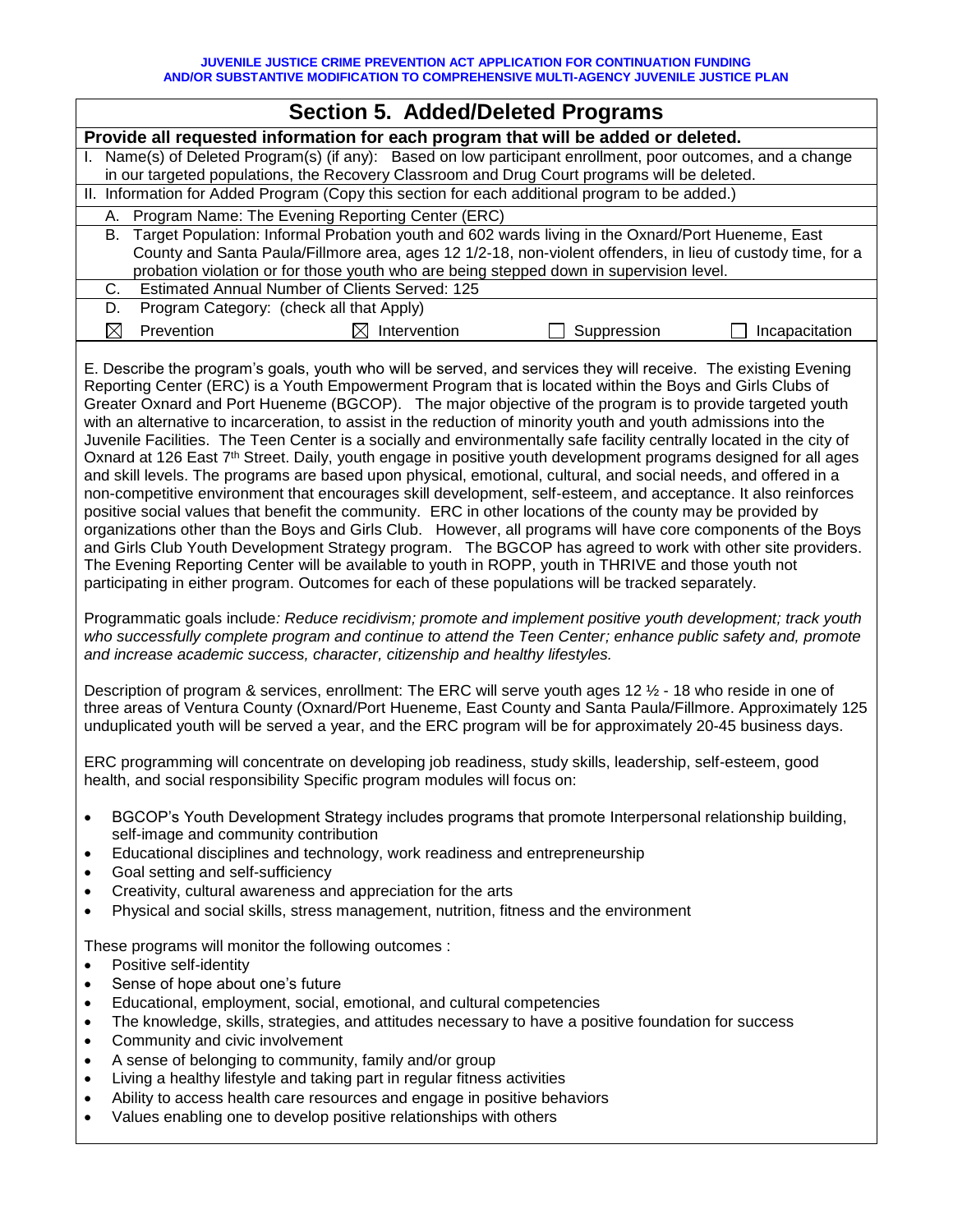#### E. cont'd

Key elements and unique features in services and programs: The ERC will begin at 3:00PM every weekday. Youth who anticipate challenges arriving safely and securely each day will be offered transportation on a case-bycase basis. ERC participants will be dismissed at 8:00PM each evening. For youth who indicate they have challenges with safe and secure transportation home, ERC staff will make the appropriate arrangements.

Educational Support: ERC participants will have access to a myriad of programs and empowerment opportunities. Tutors will assist youth with their academic needs and provide tutoring in the areas of reading, math and science.

Pro-Social Activities and Independent Living Skills Training: Research demonstrates that introducing youth of all ages to music, the arts, team sports and physical fitness improves cognitive development, develops creativity, enhances social skills and builds self-esteem and self-confidence. Like their BGCOP Teen Center member peers, ERC youth will participate in quality programs dedicated to the arts, education, character and leadership development, health and recreation.

Enrichment and athletic activities may include: art (drawing, painting, sculpture), dance, creative writing, boxing, kickboxing, meditation, yoga, music (recording studio, which already exists at the Oxnard/Port Hueneme Teen Center), Capoeira, and Karate, sports such as basketball, flag football, soccer and baseball.

Living skills training programs may include, but are not limited to: managing your emotions, building healthy relationships, managing your money, understanding current events, communicating effectively and leading in your community.

Community Service: To facilitate character and leadership development a number of volunteer opportunities and service initiatives.

Dinner and Discussion: As part of the ERC, each evening participant will be served a nutritious meal. Dinner time is a special opportunity for the ERC participants to talk with staff and each other in a family setting, to further model positive interactions, relationship-building, and a sense of community.

Youth Recognition: Recognizing youth for their effort and progress contributes to their development. Upon completing the ERC program, youth will be awarded a certificate of recognition.

F. Describe the collaborations that will occur with other agencies. BGCOP believes strongly in collaborating with other agencies and leveraging community relationships that enhance program effectiveness and positive outcomes. ERC staff will work with tutors, trainers, workshop facilitators with expertise in diverse subject areas and other community members and organizations to offer project participants access to critical skill-building activities, appropriate interventions, and supportive services. BGCOP has strong ties with community services, such as Public Health, Ventura County Behavioral Health, Ventura County Workforce Development Board, local high schools, Oxnard College, California State University Channel Islands and others that we will continue to tap and grow in service for the ERC participants. The two other ERC sites will replicate this collaboration, with VCPA and others specific to their communities.

Upon the participants' arrival each day, ERC staff will initiate an intake process that includes individualized assessment, orientation and group assignment. Working with a case manager, each new youth will co-create a personalized plan for their 20 – 45 days as part of the ERC program, including goals, action steps and milestones.

For the two additional ERC sites, the RFP process will allow VCPA to strengthen partnerships with known and new community providers while simultaneously providing much needed services in areas of the county that have limited resources. The Oxnard/Port Hueneme ERC staff will assist these two new sites with developing their programs.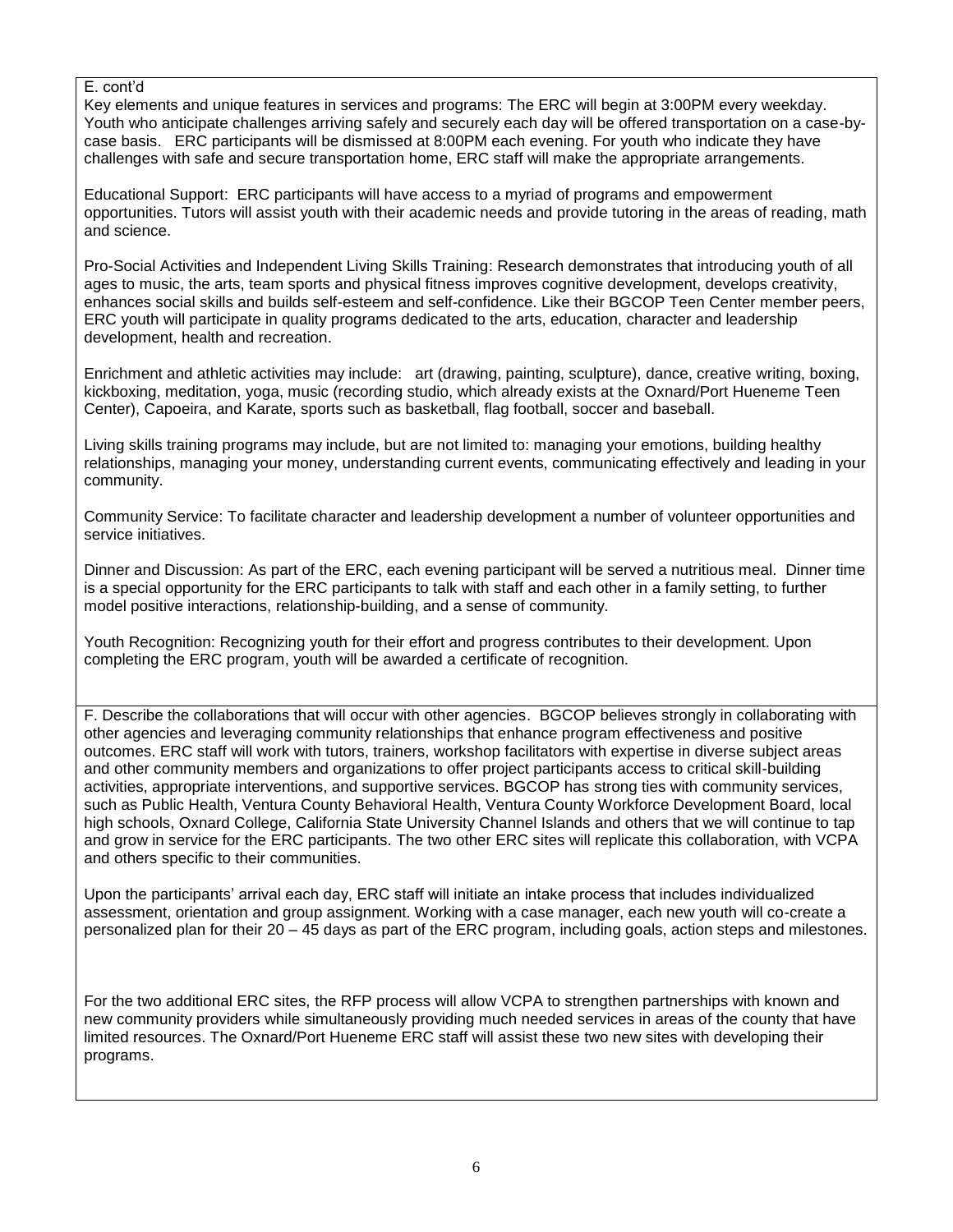G. Describe the basis upon which the program, or elements thereof, have been demonstrated to be effective in reducing juvenile crime and/or delinquency (a pre-requisite for program approval). The Evening Reporting Center (ERC) has been in existence at the Boys and Girls Clubs of Greater Oxnard and Port Hueneme since March of 2013. Having successfully collaborated with probation on past projects such as the Targeted Re-entry Aftercare Mentoring Program (RAMP) – an evidence-based program implemented by BGCOP and Ventura County Probation Agency (VCPA). The program increased the availability of reentry mentoring to reduce recidivism, enhance community safety, and strengthen collaborative community linkages that support successful reintegration among at-risk youth. The programs and services have promoted and enhanced the development of youth by instilling a sense of competence, usefulness, belonging and influence. It has also provided aftercare services including programming, such as Smart Girls, Passport to Manhood, Money Matters, Career launch, Skills tutor, GED prep, Job readiness and other supportive services. BGCOP's Targeted Re-entry Aftercare Mentoring Program was the first of its kind in California from 2006 – 2012.

In July 2015, NCCD performed a site visit of the ERC while evaluating the other four JJCPA programs. In their final evaluation report, they noted that the ERC utilizes elements of the positive youth development theory which takes a "strength-based, resilience-oriented perspective on adolescence." They felt the ERC encouraged prosocial behavior in youth and helped to connect them with positive adults. Their recommendation was to expand this program based on its success.

BGCOP offers programs to members five days a week, focusing on after school hours and during school holidays and summer vacations which is particularly valuable in the socioeconomically disadvantaged communities we serve. The late afternoon and early evening hours following dismissal from school, and holiday and vacation periods, are when young people in these communities are vulnerable to peer pressure and other influences that may lead to gang activity, crime, substance abuse, unsafe sexual behavior, and other negative life choices. The U.S. Department of Justice reports that juvenile crime triples from 3 to 8 p.m. every school day. According to an independent study, 93.4 percent of students who participate in BGCOP after-school programs reported enjoying the activities offered and said the staff's support makes them feel more at ease. The report found that 69.2 percent of students also said they found a mentor through the programs. BGCOP knows how to reach the youth of the community it serves and has the capacity to engage the participants of the ERC Program in ways that will have tangible outcomes and lasting impact.

On April 13th, 2016, the Ventura JJCC set aside funding for the two additional ERC programs based on the success of the Oxnard/Port Hueneme ERC. The percentage of youth who continued to attend the Oxnard/Port Hueneme ERC after completing the program was 70%. Expanding this program to two additional sites means more youth will be linked to community based resources and have access to a "safe zone."

H. Describe the nature and time frame(s) for implementation of the major program components. One of the three ERC sites is currently operating at the Boys and Girls Clubs of Greater Oxnard and Port Hueneme Teen Center. This program was initially funded through the Juvenile Justice Crime Prevention Act (JJCPA) to serve as an alternative to incarceration for youth participating in JJCPA programs. During 2016 -2017, this site will increase referrals from 50 to 75. Expansion efforts to the Oxnard/Port Hueneme Teen Center will require little time given the major components and infrastructure are already in place.

Once the providers are selected for the two additional ERC's, VCPA and the Oxnard/Port Hueneme ERC will begin working with them to get their programs up and running as soon as possible. There will most likely be a few months of start-up time necessary however the framework, referral forms and tracking mechanisms will already be in place.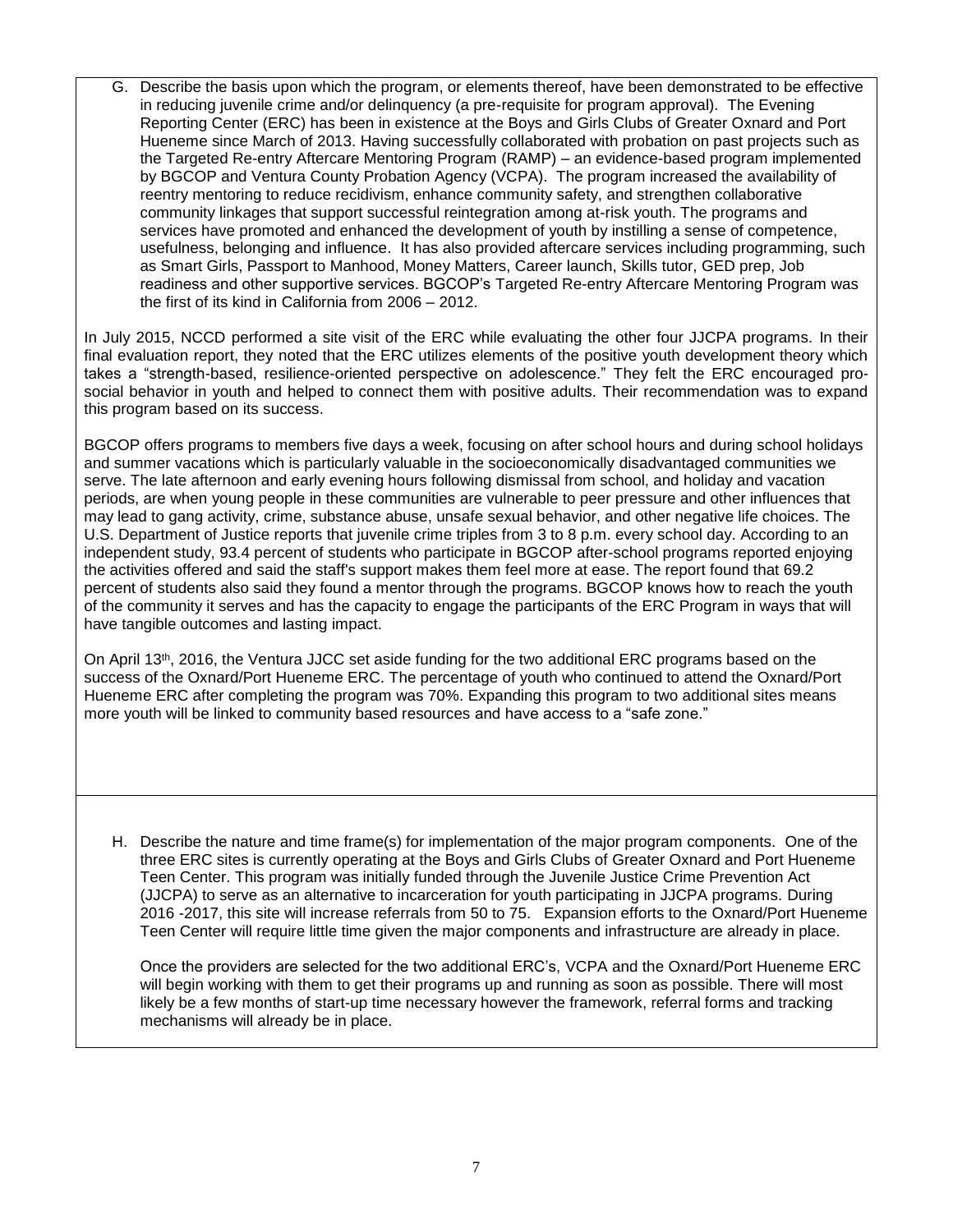**State law requires that the following outcomes be assessed for approved programs: arrest rate, rate of successful completion of probation, incarceration rate, probation violation rate, rates of completion of restitution and court-ordered community service, and annual per capita program costs. For added programs only, go to the ["Juvenile Justice Crime Prevention Act Outcome Template"](http://www.bscc.ca.gov/s_cppgrantfundedprograms.php) to provide the required information for these outcomes and any additional outcomes that will be used to assess the achievements of program participants. Email the completed template with this application.** 

### **Section 6. Program Budgets**

**Using the following templates, provide the current and proposed budget for each funded program. Copy these templates if more than one program is proposed for funding.** 

**Program Name: THRIVE**

| <b>Current Budget</b>                                                           | <b>State Funds</b> | <b>Interest</b> | <b>Non-JJCPA</b><br><b>Funds</b> |
|---------------------------------------------------------------------------------|--------------------|-----------------|----------------------------------|
| <b>Salaries and Benefits</b>                                                    | \$359,595          |                 |                                  |
| <b>Services and Supplies</b>                                                    | \$7,271            |                 |                                  |
| <b>Professional Services</b>                                                    | \$0                |                 |                                  |
| <b>Community-Based Organizations</b>                                            | \$0                |                 |                                  |
| <b>Fixed Assets/Equipment</b>                                                   | \$0                |                 |                                  |
| Administrative Overhead $\overline{Maximum} = 0.5\%$ of State<br><b>Funds</b> ) | \$0                | D               |                                  |
| <b>Other</b>                                                                    | \$188,409          |                 |                                  |
| <b>Fund Totals</b>                                                              | \$555,275          |                 |                                  |

| <b>Proposed Budget</b>                                             | <b>State Funds</b> | <b>Interest</b> | <b>Non-JJCPA</b><br><b>Funds</b> |
|--------------------------------------------------------------------|--------------------|-----------------|----------------------------------|
| <b>Salaries and Benefits</b>                                       | \$411,108          | S               |                                  |
| <b>Services and Supplies</b>                                       | \$15,472           | S               |                                  |
| <b>Professional Services</b>                                       | \$130,000          |                 |                                  |
| <b>Community-Based Organizations</b>                               | \$25,536           |                 |                                  |
| <b>Fixed Assets/Equipment</b>                                      | \$0                | œ               |                                  |
| Administrative Overhead (Maximum = 0.5% of State<br><b>Funds</b> ) | \$0                | D               |                                  |
| <b>Other</b>                                                       | \$210,649          | S               |                                  |
| <b>Fund Totals</b>                                                 | \$792,765          |                 |                                  |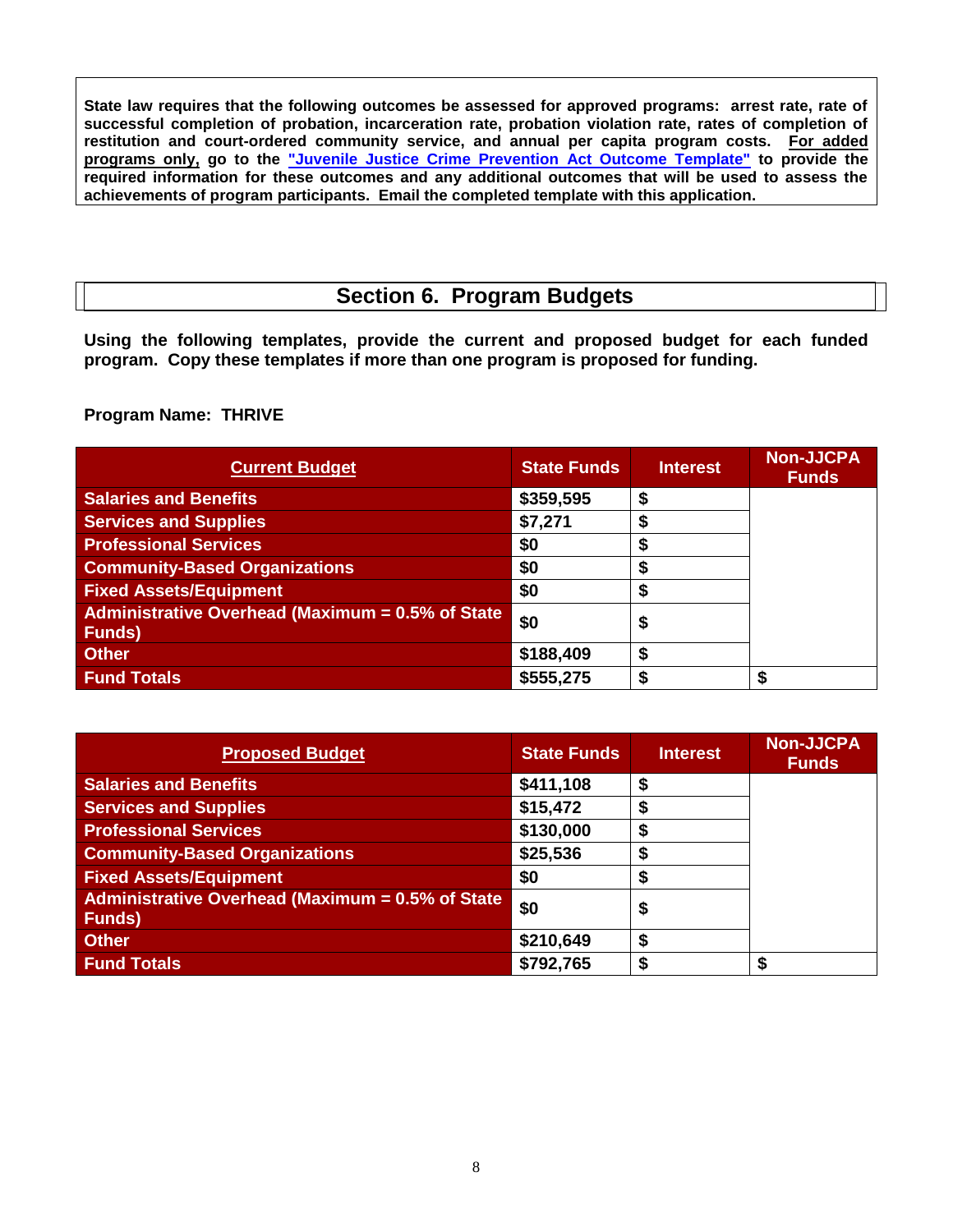# **Program Name: HABITUAL OFFENDER PREVENTION ENDEAVOR (AKA ROPP)**

| <b>Current Budget</b>                                             | <b>State Funds</b> | <b>Interest</b> | <b>Non-JJCPA</b><br><b>Funds</b> |
|-------------------------------------------------------------------|--------------------|-----------------|----------------------------------|
| <b>Salaries and Benefits</b>                                      | \$563,484          |                 |                                  |
| <b>Services and Supplies</b>                                      | \$14,232           | S               |                                  |
| <b>Professional Services</b>                                      | \$14,280           |                 |                                  |
| <b>Community-Based Organizations</b>                              | \$161,775          | S               |                                  |
| <b>Fixed Assets/Equipment</b>                                     | \$0                | œ               |                                  |
| Administrative Overhead (Maximum = 0.5% of State<br><b>Funds)</b> | \$0                | \$              |                                  |
| <b>Other</b>                                                      | \$335,959          | \$              |                                  |
| <b>Fund Totals</b>                                                | \$1,089,730        | S               | \$                               |

| <b>Proposed Budget</b>                                             | <b>State Funds</b> | <b>Interest</b> | <b>Non-JJCPA</b><br><b>Funds</b> |
|--------------------------------------------------------------------|--------------------|-----------------|----------------------------------|
| <b>Salaries and Benefits</b>                                       | \$681,942          | S               |                                  |
| <b>Services and Supplies</b>                                       | \$82,299           | S               |                                  |
| <b>Professional Services</b>                                       | \$94,280           | ъ               |                                  |
| <b>Community-Based Organizations</b>                               | \$252,680          | ъ               |                                  |
| <b>Fixed Assets/Equipment</b>                                      | \$0                | Ð               |                                  |
| Administrative Overhead (Maximum = 0.5% of State<br><b>Funds</b> ) | \$0                | \$              |                                  |
| <b>Other</b>                                                       | \$375,615          | S               |                                  |
| <b>Fund Totals</b>                                                 | \$1,486,816        |                 |                                  |

### **Program Name: EVENING REPORTING CENTER**

| <b>Current Budget</b>                                              | <b>State Funds</b> | <b>Interest</b> | <b>Non-JJCPA</b><br><b>Funds</b> |
|--------------------------------------------------------------------|--------------------|-----------------|----------------------------------|
| <b>Salaries and Benefits</b>                                       | \$0                |                 |                                  |
| <b>Services and Supplies</b>                                       | \$0                |                 |                                  |
| <b>Professional Services</b>                                       | \$0                |                 |                                  |
| <b>Community-Based Organizations</b>                               | \$0                |                 |                                  |
| <b>Fixed Assets/Equipment</b>                                      | \$0                |                 |                                  |
| Administrative Overhead (Maximum = 0.5% of State<br><b>Funds</b> ) | \$0                | J               |                                  |
| <b>Other</b>                                                       | \$0                |                 |                                  |
| <b>Fund Totals</b>                                                 | \$0                |                 |                                  |

| <b>Proposed Budget</b>       | <b>State Funds</b> | <b>Interest</b> | <b>Non-JJCPA</b><br><b>Funds</b> |
|------------------------------|--------------------|-----------------|----------------------------------|
| <b>Salaries and Benefits</b> | \$0                |                 |                                  |
| <b>Services and Supplies</b> | \$0                |                 |                                  |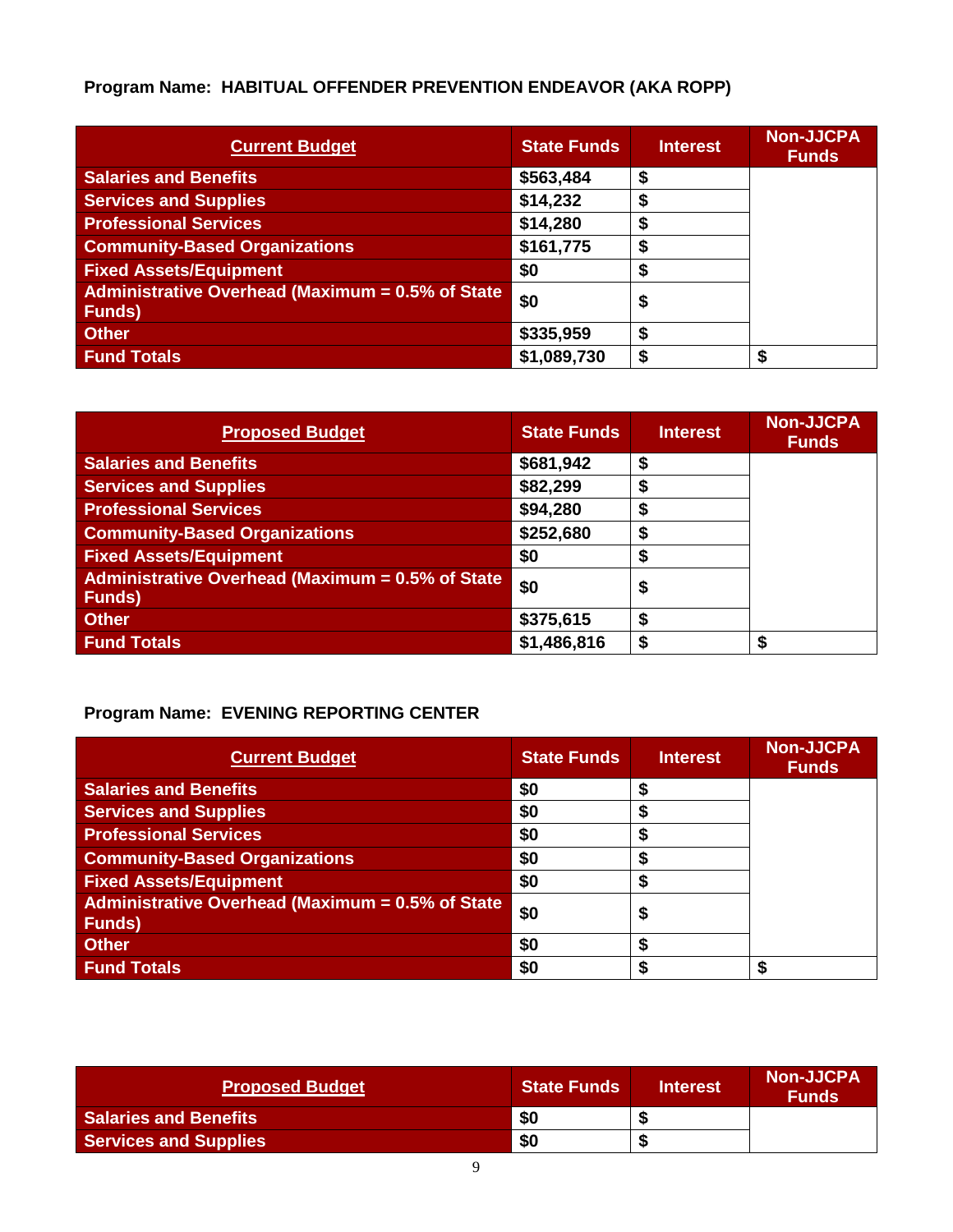| <b>Professional Services</b>                                                            | \$0       |  |
|-----------------------------------------------------------------------------------------|-----------|--|
| <b>Community-Based Organizations</b>                                                    | \$500,000 |  |
| <b>Fixed Assets/Equipment</b>                                                           | \$0       |  |
| <b>Administrative Overhead (Maximum = <math>0.5\%</math> of State</b><br><b>Funds</b> ) | \$0       |  |
| <b>Other</b>                                                                            | \$126,897 |  |
| <b>Fund Totals</b>                                                                      | \$626,897 |  |

**Program Name: RECOVERY CLASSROOM**

| <b>Current Budget</b>                                              | <b>State Funds</b> | <b>Interest</b> | <b>Non-JJCPA</b><br><b>Funds</b> |
|--------------------------------------------------------------------|--------------------|-----------------|----------------------------------|
| <b>Salaries and Benefits</b>                                       | \$208,513          | S               |                                  |
| <b>Services and Supplies</b>                                       | \$10,896           | S               |                                  |
| <b>Professional Services</b>                                       | \$77,779           | S               |                                  |
| <b>Community-Based Organizations</b>                               | \$216,637          | S               |                                  |
| <b>Fixed Assets/Equipment</b>                                      | \$0                | œ               |                                  |
| Administrative Overhead (Maximum = 0.5% of State<br><b>Funds</b> ) | \$0                | \$              |                                  |
| <b>Other</b>                                                       | \$102,150          | S               |                                  |
| <b>Fund Totals</b>                                                 | \$615,975          | S               | \$                               |

| <b>Proposed Budget</b>                                             | <b>State Funds</b> | <b>Interest</b> | <b>Non-JJCPA</b><br><b>Funds</b> |
|--------------------------------------------------------------------|--------------------|-----------------|----------------------------------|
| <b>Salaries and Benefits</b>                                       | \$0                |                 |                                  |
| <b>Services and Supplies</b>                                       | \$0                |                 |                                  |
| <b>Professional Services</b>                                       | \$0                |                 |                                  |
| <b>Community-Based Organizations</b>                               | \$0                |                 |                                  |
| <b>Fixed Assets/Equipment</b>                                      | \$0                |                 |                                  |
| Administrative Overhead (Maximum = 0.5% of State<br><b>Funds</b> ) | \$0                | Φ               |                                  |
| <b>Other</b>                                                       | \$0                |                 |                                  |
| <b>Fund Totals</b>                                                 | \$0                |                 | \$                               |

**Program Name: DRUG COURT**

| <b>Current Budget</b>                                              | <b>State Funds</b> | <b>Interest</b> | <b>Non-JJCPA</b><br><b>Funds</b> |
|--------------------------------------------------------------------|--------------------|-----------------|----------------------------------|
| <b>Salaries and Benefits</b>                                       | \$263,348          | S               |                                  |
| <b>Services and Supplies</b>                                       | \$5,277            |                 |                                  |
| <b>Professional Services</b>                                       | \$0                |                 |                                  |
| <b>Community-Based Organizations</b>                               | \$256,140          | S               |                                  |
| <b>Fixed Assets/Equipment</b>                                      | \$0                |                 |                                  |
| Administrative Overhead (Maximum = 0.5% of State<br><b>Funds</b> ) | \$0                | \$              |                                  |
| <b>Other</b>                                                       | \$83,990           | S               |                                  |
| <b>Fund Totals</b>                                                 | \$608,755          |                 |                                  |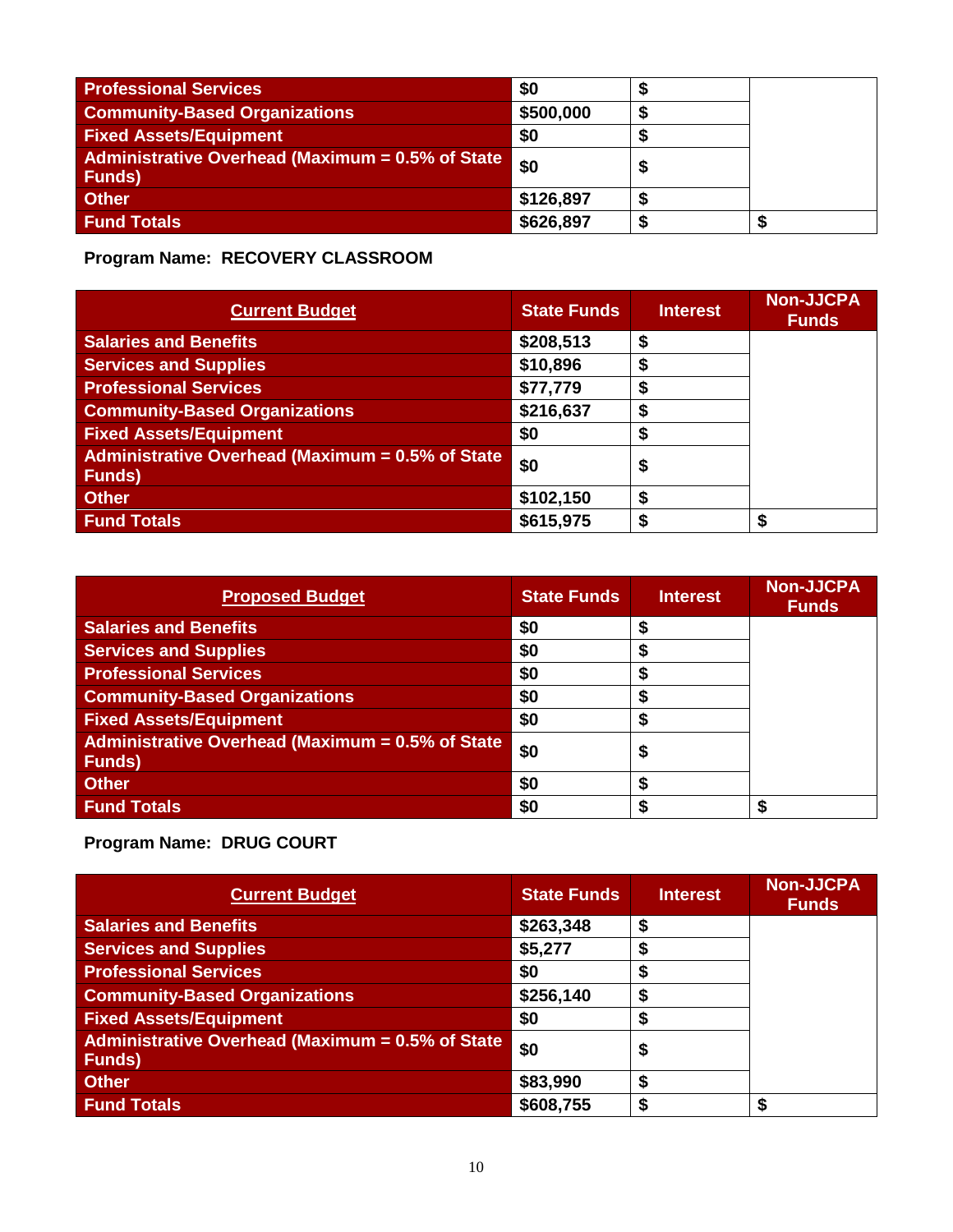| <b>Proposed Budget</b>                                                | <b>State Funds</b> | <b>Interest</b> | <b>Non-JJCPA</b><br><b>Funds</b> |
|-----------------------------------------------------------------------|--------------------|-----------------|----------------------------------|
| <b>Salaries and Benefits</b>                                          | \$0                |                 |                                  |
| <b>Services and Supplies</b>                                          | \$0                |                 |                                  |
| <b>Professional Services</b>                                          | \$0                |                 |                                  |
| <b>Community-Based Organizations</b>                                  | \$0                |                 |                                  |
| <b>Fixed Assets/Equipment</b>                                         | \$0                |                 |                                  |
| Administrative Overhead (Maximum = $0.5\%$ of State<br><b>Funds</b> ) | \$0                |                 |                                  |
| <b>Other</b>                                                          | \$0                | æ               |                                  |
| <b>Fund Totals</b>                                                    | \$0                |                 |                                  |